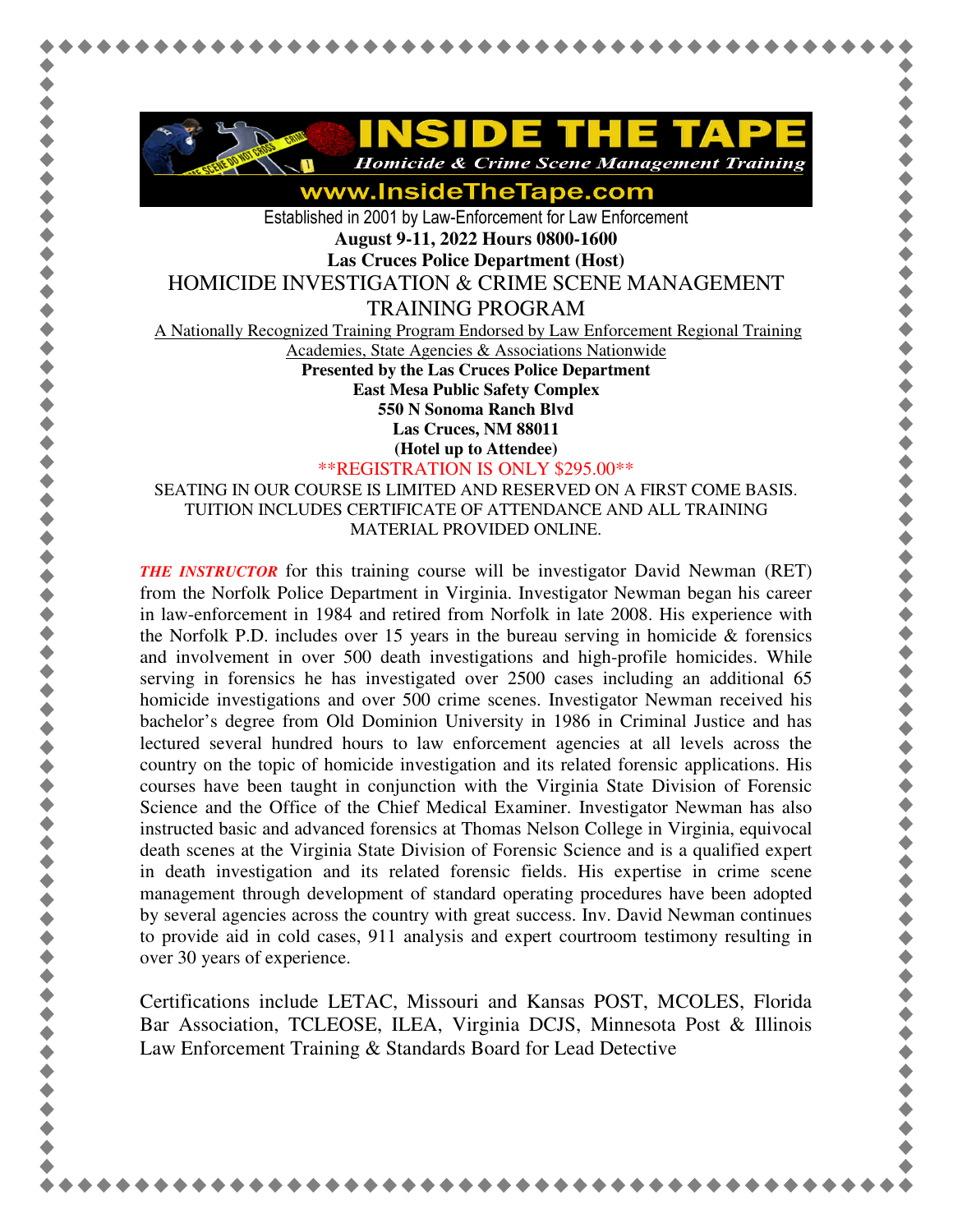## **COURSE TOPICS** ARE TO INCLUDE:

\*Development of Standard Operating Procedures Regarding the Suspicious Death Scene

\*Defining and Explaining the Various Levels of Association that Exist Between the Homicide Victim and Offender (Pyramid of Association) (Solvability Factors)

\*Initial Scene Responsibilities Covering Boundaries, Canvassing (Data Collection) & Immediate Leads (Sources)

\*Proper Crime Scene Protocol as it Relates to Death Investigation & Homicide

\*Cold Case Investigation Strategies & Review of Solvability Factors (Case Objectives) \*Cold Case Reviews

\*Evaluation of the 911 Call During the Active Phase through Case Reviews

\*Sources of Crime Scene Contamination & Prevention (Assessment Accountability)

\*Categories of Circumstantial Evidence and Recognition of Contamination

\*Victimology and Immediate Lead Indicators (High Vs. Low Risk)

\*Medical-Legal Death Investigation (Victim I.D. / Time of Death / Injury Recognition) \*Primary & Secondary Crime Scenes (Proper Definition)

\*Crime Scene Sequence Event Determination – Model Employing Scientific Method \*Crime Scene Evaluation (Execution of the Walk-thru)

\*Crime Scene Indicators Related to Motive, Manner of Death & Method of Operation

\*DNA Review and Touch Evidence (Familial DNA & Phenotyping) (Genealogy)

\*Specific Types of Crime Scenes & Related Forensic Disciplines

\*Case Review (To Change Each Course)

\*Suicide and Equivocal Death Scene Investigation – Analysis of Equivocal Death

\*SIDS Review and Infant Homicide Scene

Inside the Tape has been committed to providing quality training to law-enforcement agencies since 2001 without raising tuition rates or cancelling classes. We have added more in-depth topics and several new case reviews to our program which continues to receive high marks from law enforcement at all levels across the country and has been used as a model for homicide scene management by agencies such as the Cincinnati, Austin, Detroit, Atlanta and St Paul Police in Minnesota. Several agencies contract our program out for in-service training and have implemented our methodologies and crime scene management principles with great success resulting in higher clearance and conviction rates. Our courses have also been certified by the Illinois Law Enforcement Training and Standards Board by the Law and Justice Commission as required training to serve as a lead detective in the state.

REGISTER ONLINE AT WWW.INSIDETHETAPE.COM

Simply go to the calendar page and click the on-line registration link for the Las Cruces Course. Print out the registration form and complete including method of payment. Fax the registration to 1-866-529-6152. You will receive a confirmation within 24 hours and a receipt if paying by credit card. Once payment is made refunds are not issued but credits are given for any future training course offered in the U.S.

INVESTIGATOR DAVID NEWMAN (RET) NORFOLK POLICE DEPARTMENT HOMICIDE & FORENSIC SECTION

INSIDETHETAPE@COX.NET WWW.INSIDETHETAPE.COM **Phone:** (757) 748-1991 **Fax:** (866) 529-6152 **Toll Free: (800) 297-6007** 

\*\*\*\*\*\*\*\*\*\*\*\*\*\*\*\*\*\*\*\*\*\*\*\*